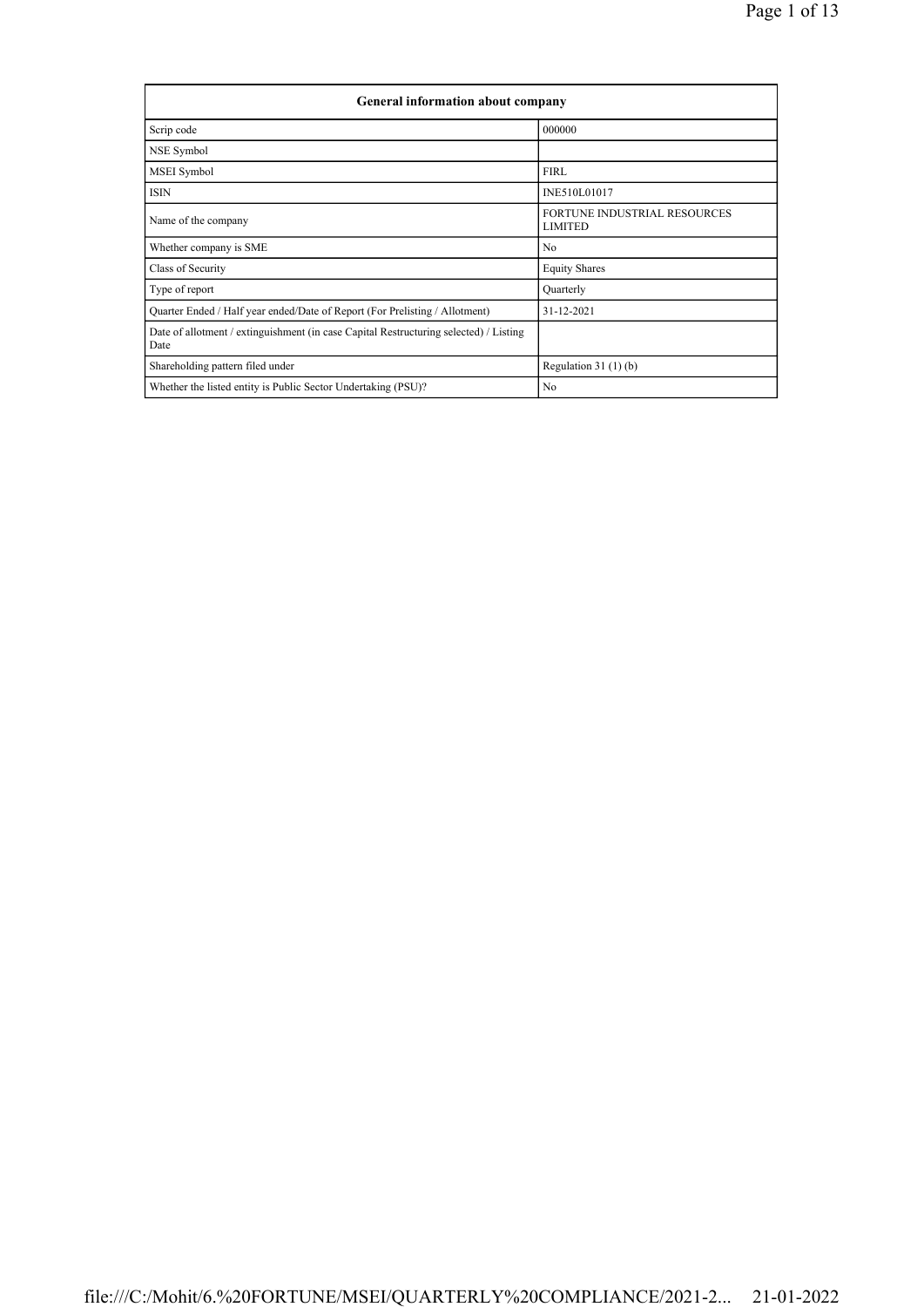|                       |                                                                                           | <b>Declaration</b> |                                |                       |                            |
|-----------------------|-------------------------------------------------------------------------------------------|--------------------|--------------------------------|-----------------------|----------------------------|
| Sr.<br>N <sub>0</sub> | Particular                                                                                | Yes/No             | Promoter and<br>Promoter Group | Public<br>shareholder | Non Promoter-Non<br>Public |
| $\mathbf{1}$          | Whether the Listed Entity has issued any partly paid up<br>shares?                        | No                 | No                             | No                    | No                         |
| $\overline{2}$        | Whether the Listed Entity has issued any Convertible<br>Securities?                       | No                 | N <sub>0</sub>                 | N <sub>0</sub>        | No                         |
| 3                     | Whether the Listed Entity has issued any Warrants?                                        | No.                | N <sub>0</sub>                 | N <sub>0</sub>        | N <sub>0</sub>             |
| $\overline{4}$        | Whether the Listed Entity has any shares against which<br>depository receipts are issued? | No                 | No                             | N <sub>0</sub>        | N <sub>0</sub>             |
| 5                     | Whether the Listed Entity has any shares in locked-in?                                    | No.                | N <sub>0</sub>                 | N <sub>0</sub>        | No                         |
| 6                     | Whether any shares held by promoters are pledge or<br>otherwise encumbered?               | No.                | N <sub>0</sub>                 |                       |                            |
| $\overline{7}$        | Whether company has equity shares with differential<br>voting rights?                     | No.                | N <sub>0</sub>                 | No                    | N <sub>0</sub>             |
| 8                     | Whether the listed entity has any significant beneficial<br>owner?                        | No                 |                                |                       |                            |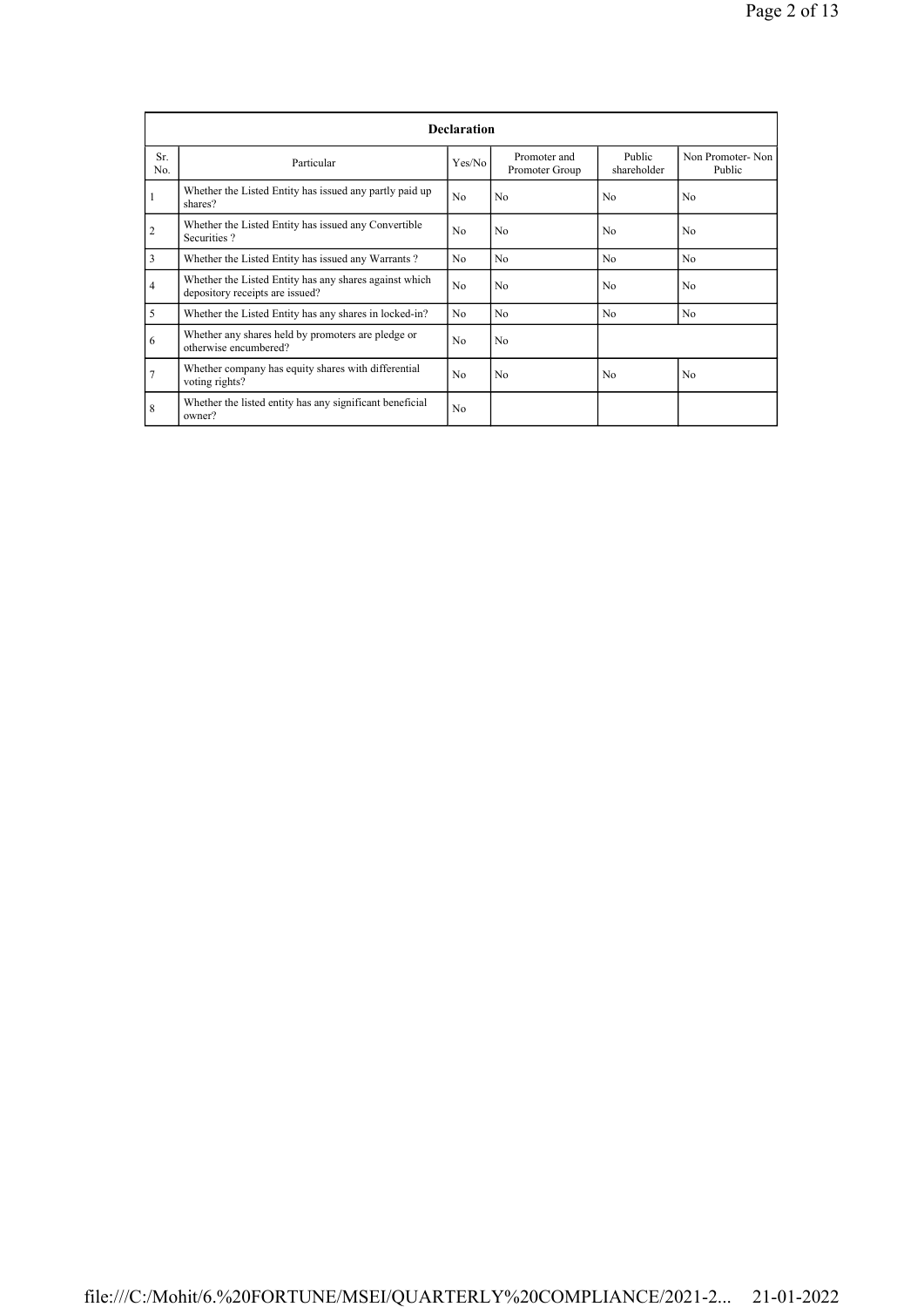|                 |                                                |                                  |                                   |                             |                          |                                    | Table I - Summary Statement holding of specified securities |                              |               |             |                                      |
|-----------------|------------------------------------------------|----------------------------------|-----------------------------------|-----------------------------|--------------------------|------------------------------------|-------------------------------------------------------------|------------------------------|---------------|-------------|--------------------------------------|
|                 |                                                |                                  | No. of                            | No. Of<br>Partly            | No. Of<br>shares         | Total nos.                         | Shareholding as<br>a % of total no.                         | class of securities (IX)     |               |             | Number of Voting Rights held in each |
| Category<br>(I) | Category of<br>shareholder<br>(II)             | Nos. Of<br>shareholders<br>(III) | fully paid<br>up equity<br>shares | paid-up<br>equity<br>shares | underlying<br>Depository | shares<br>held (VII)<br>$= (IV) +$ | of shares<br>(calculated as<br>per SCRR, 1957)              | No of Voting (XIV)<br>Rights |               |             | Total as a<br>$%$ of                 |
|                 |                                                |                                  | held (IV)                         | held<br>(V)                 | Receipts<br>(VI)         | $(V)$ + $(VI)$                     | (VIII) As a % of<br>$(A+B+C2)$                              | Class<br>eg: X               | Class<br>eg:y | Total       | $(A+B+C)$                            |
| (A)             | Promoter &<br>Promoter<br>Group                | 3                                | 616300                            |                             |                          | 616300                             | 61.63                                                       | 616300                       |               | 616300      | 61.63                                |
| (B)             | Public                                         | 100                              | 383700                            |                             |                          | 383700                             | 38.37                                                       | 383700                       |               | 383700      | 38.37                                |
| (C)             | Non<br>Promoter-<br>Non Public                 |                                  |                                   |                             |                          |                                    |                                                             |                              |               |             |                                      |
| (C1)            | <b>Shares</b><br>underlying<br><b>DRs</b>      |                                  |                                   |                             |                          |                                    |                                                             |                              |               |             |                                      |
| (C2)            | Shares held<br>by<br>Employee<br><b>Trusts</b> |                                  |                                   |                             |                          |                                    |                                                             |                              |               |             |                                      |
|                 | Total                                          | 103                              | 1000000                           |                             |                          | 1000000                            | 100                                                         | 1000000                      |               | 1000000 100 |                                      |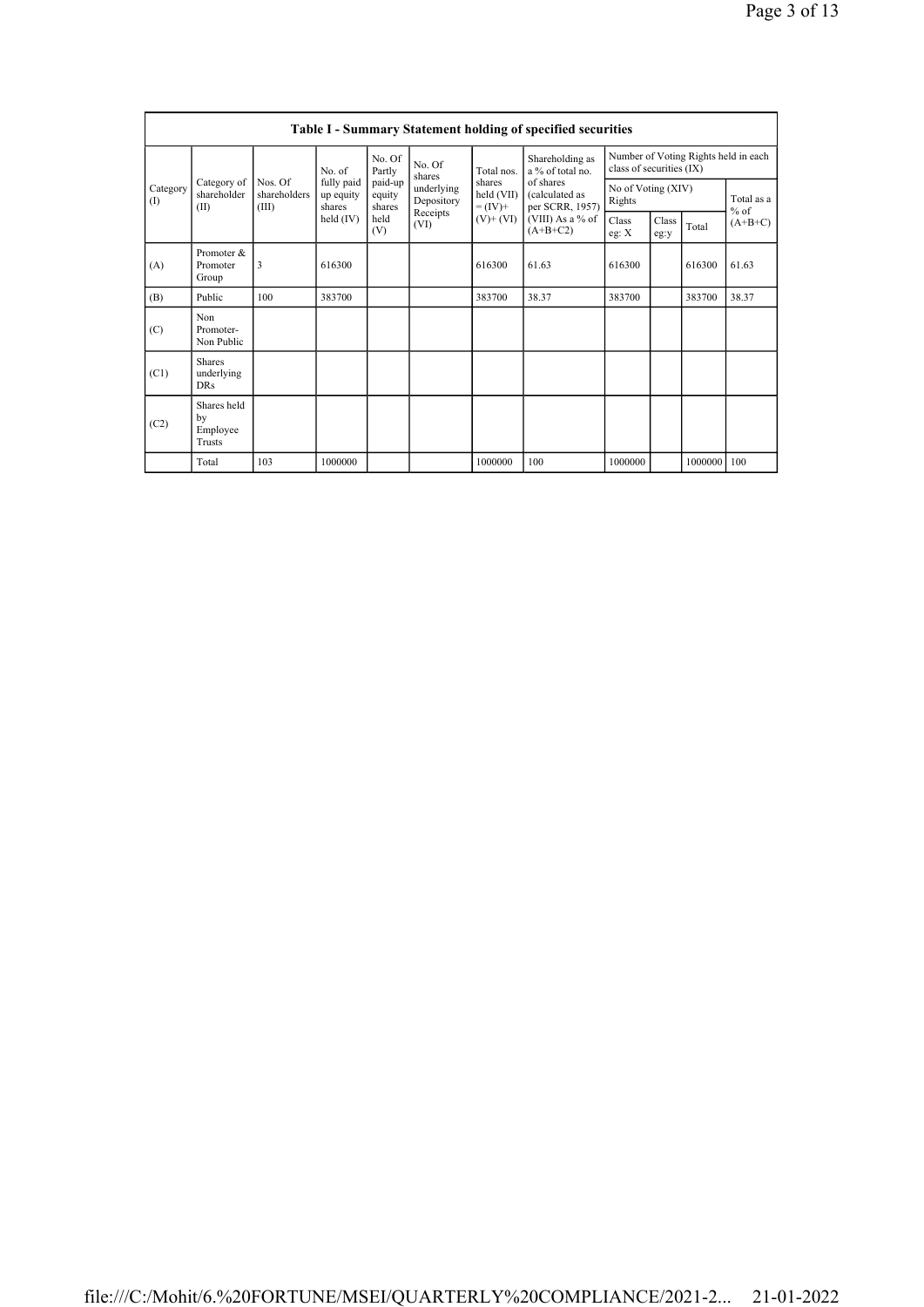|                 |                                                |                                                      |                                                      |                                                                             | Table I - Summary Statement holding of specified securities                                                |            |                                                    |                         |                                                    |                                       |
|-----------------|------------------------------------------------|------------------------------------------------------|------------------------------------------------------|-----------------------------------------------------------------------------|------------------------------------------------------------------------------------------------------------|------------|----------------------------------------------------|-------------------------|----------------------------------------------------|---------------------------------------|
| Category<br>(I) | Category of<br>shareholder                     | No. Of<br><b>Shares</b><br>Underlying<br>Outstanding | No. of<br><b>Shares</b><br>Underlying<br>Outstanding | No. Of Shares<br>Underlying<br>Outstanding<br>convertible<br>securities and | Shareholding, as<br>a % assuming full<br>conversion of<br>convertible<br>securities (as a<br>percentage of |            | Number of<br>Locked in<br>shares (XII)             | <b>Shares</b><br>(XIII) | Number of<br>pledged or<br>otherwise<br>encumbered | Number of<br>equity shares<br>held in |
|                 | (II)                                           | convertible<br>securities $(X)$                      | Warrants<br>$(X_i)$                                  | No. Of<br>Warrants $(X_i)$<br>(a)                                           | diluted share<br>capital) $(XI)=$<br>$(VII)+(X)$ As a %<br>of $(A+B+C2)$                                   | No.<br>(a) | As a %<br>of total<br><b>Shares</b><br>held<br>(b) | No.<br>(a)              | As a %<br>of total<br><b>Shares</b><br>held(b)     | dematerialized<br>form $(XIV)$        |
| (A)             | Promoter &<br>Promoter<br>Group                |                                                      |                                                      |                                                                             | 61.63                                                                                                      |            |                                                    |                         |                                                    | 616300                                |
| (B)             | Public                                         |                                                      |                                                      |                                                                             | 38.37                                                                                                      |            |                                                    |                         |                                                    | $\boldsymbol{0}$                      |
| (C)             | Non<br>Promoter-<br>Non Public                 |                                                      |                                                      |                                                                             |                                                                                                            |            |                                                    |                         |                                                    |                                       |
| (C1)            | <b>Shares</b><br>underlying<br><b>DRs</b>      |                                                      |                                                      |                                                                             |                                                                                                            |            |                                                    |                         |                                                    |                                       |
| (C2)            | Shares held<br>by<br>Employee<br><b>Trusts</b> |                                                      |                                                      |                                                                             |                                                                                                            |            |                                                    |                         |                                                    |                                       |
|                 | Total                                          |                                                      |                                                      |                                                                             | 100                                                                                                        |            |                                                    |                         |                                                    | 616300                                |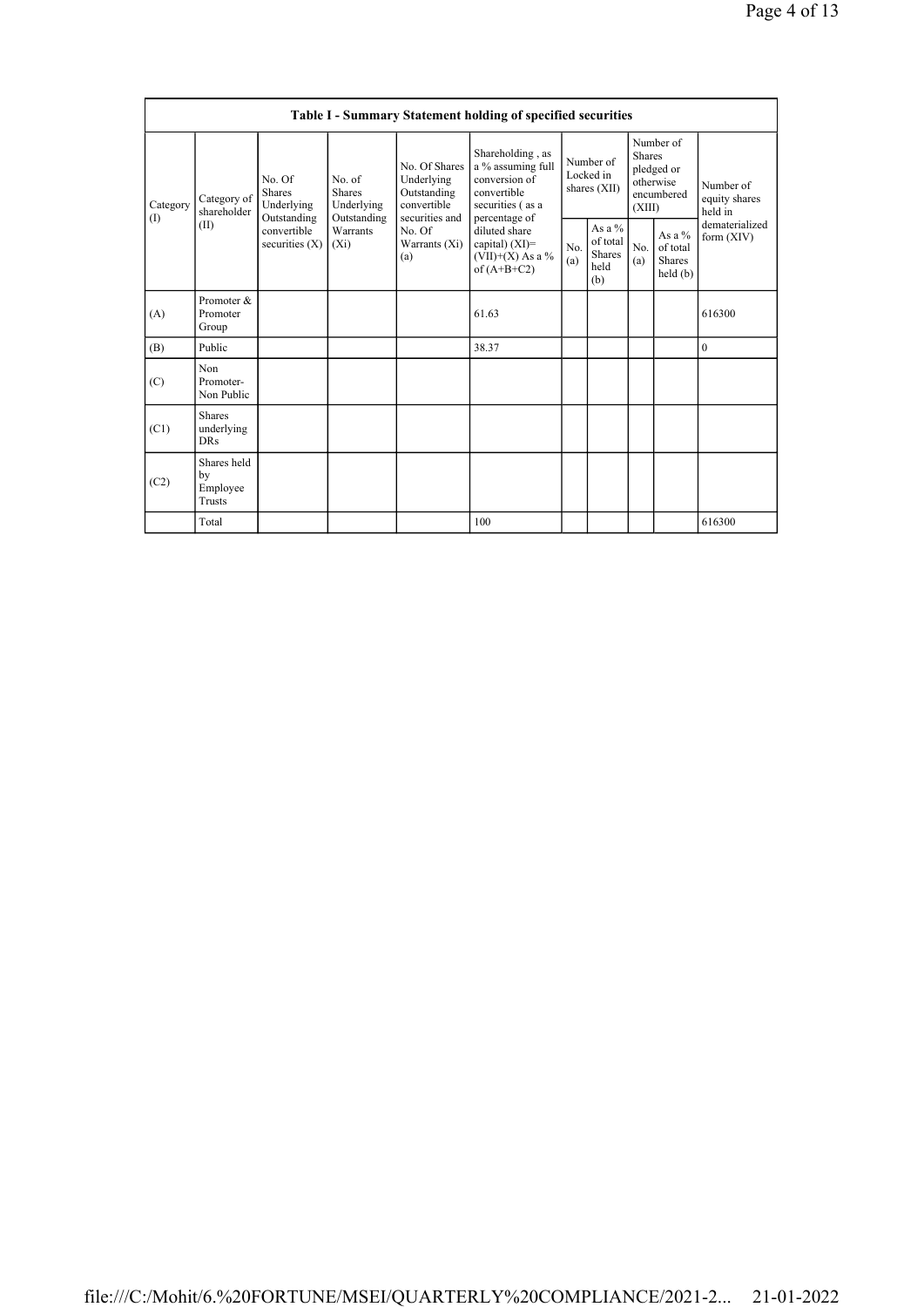|                                                                                             | Table II - Statement showing shareholding pattern of the Promoter and Promoter Group                                |                                  |                             |                       |                                                |                             |                                                              |                                                                  |               |         |                           |
|---------------------------------------------------------------------------------------------|---------------------------------------------------------------------------------------------------------------------|----------------------------------|-----------------------------|-----------------------|------------------------------------------------|-----------------------------|--------------------------------------------------------------|------------------------------------------------------------------|---------------|---------|---------------------------|
|                                                                                             |                                                                                                                     |                                  | No. of<br>fully             | No.<br>Of<br>Partly   | No. Of                                         | Total<br>nos.               | Shareholding<br>as a % of total                              | Number of Voting Rights held in<br>each class of securities (IX) |               |         |                           |
| Sr.                                                                                         | Category & Name<br>of the<br>Shareholders (I)                                                                       | Nos. Of<br>shareholders<br>(III) | paid up<br>equity<br>shares | paid-<br>up<br>equity | shares<br>underlying<br>Depository<br>Receipts | shares<br>held<br>$(VII) =$ | no. of shares<br>(calculated as<br>per SCRR,<br>1957) (VIII) | No of Voting (XIV)<br>Rights                                     |               |         | Total<br>as a %<br>of     |
|                                                                                             |                                                                                                                     |                                  | held<br>(IV)                | shares<br>held<br>(V) | (VI)                                           | $(IV)+(V)$<br>$+ (VI)$      | As a % of<br>$(A+B+C2)$                                      | Class<br>eg: X                                                   | Class<br>eg:y | Total   | Total<br>Voting<br>rights |
| А                                                                                           | Table II - Statement showing shareholding pattern of the Promoter and Promoter Group                                |                                  |                             |                       |                                                |                             |                                                              |                                                                  |               |         |                           |
| (1)                                                                                         | Indian                                                                                                              |                                  |                             |                       |                                                |                             |                                                              |                                                                  |               |         |                           |
| (a)                                                                                         | Individuals/Hindu<br>undivided Family                                                                               | $\overline{\mathbf{3}}$          | 616300                      |                       |                                                | 616300                      | 61.63                                                        | 616300                                                           |               | 616300  | 61.63                     |
| Sub-Total (A)<br>(1)                                                                        |                                                                                                                     | 3                                | 616300                      |                       |                                                | 616300                      | 61.63                                                        | 616300                                                           |               | 616300  | 61.63                     |
| (2)                                                                                         | Foreign                                                                                                             |                                  |                             |                       |                                                |                             |                                                              |                                                                  |               |         |                           |
| Total<br>Shareholding<br>of Promoter<br>and Promoter<br>Group $(A)=$<br>$(A)(1)+(A)$<br>(2) |                                                                                                                     | 3                                | 616300                      |                       |                                                | 616300                      | 61.63                                                        | 616300                                                           |               | 616300  | 61.63                     |
| B                                                                                           | Table III - Statement showing shareholding pattern of the Public shareholder                                        |                                  |                             |                       |                                                |                             |                                                              |                                                                  |               |         |                           |
| (1)                                                                                         | Institutions                                                                                                        |                                  |                             |                       |                                                |                             |                                                              |                                                                  |               |         |                           |
| (3)                                                                                         | Non-institutions                                                                                                    |                                  |                             |                       |                                                |                             |                                                              |                                                                  |               |         |                           |
| (a(i))                                                                                      | Individuals -<br>i.Individual<br>shareholders<br>holding nominal<br>share capital up to<br>Rs. 2 lakhs.             | 95                               | 197800                      |                       |                                                | 197800                      | 19.78                                                        | 197800                                                           |               | 197800  | 19.78                     |
| (a(ii))                                                                                     | Individuals - ii.<br>Individual<br>shareholders<br>holding nominal<br>share capital in<br>excess of Rs. 2<br>lakhs. | $\overline{c}$                   | 116200                      |                       |                                                | 116200                      | 11.62                                                        | 116200                                                           |               | 116200  | 11.62                     |
| (e)                                                                                         | Any Other<br>(specify)                                                                                              | 3                                | 69700                       |                       |                                                | 69700                       | 6.97                                                         | 69700                                                            |               | 69700   | 6.97                      |
| Sub-Total (B)<br>(3)                                                                        |                                                                                                                     | 100                              | 383700                      |                       |                                                | 383700                      | 38.37                                                        | 383700                                                           |               | 383700  | 38.37                     |
| <b>Total Public</b><br>Shareholding<br>$(B)=(B)(1)+$<br>$(B)(2)+(B)(3)$                     |                                                                                                                     | 100                              | 383700                      |                       |                                                | 383700                      | 38.37                                                        | 383700                                                           |               | 383700  | 38.37                     |
| C                                                                                           | Table IV - Statement showing shareholding pattern of the Non Promoter- Non Public shareholder                       |                                  |                             |                       |                                                |                             |                                                              |                                                                  |               |         |                           |
| Total<br>$(A+B+C2)$                                                                         |                                                                                                                     | 103                              | 1000000                     |                       |                                                | 1000000                     | 100                                                          | 1000000                                                          |               | 1000000 | 100                       |
| Total<br>$(A+B+C)$                                                                          |                                                                                                                     | 103                              | 1000000                     |                       |                                                | 1000000                     | 100                                                          | 1000000                                                          |               | 1000000 | 100                       |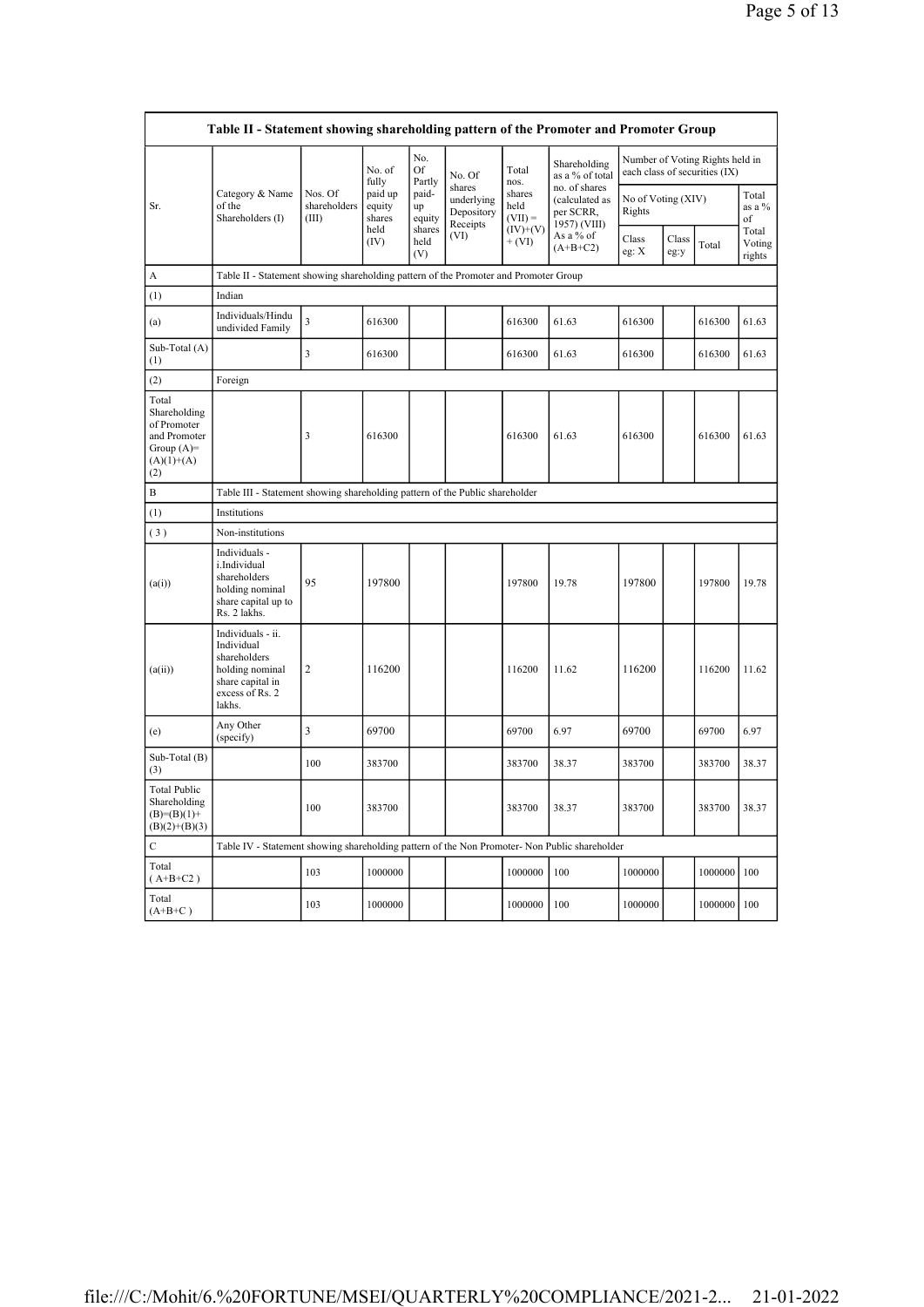|                                                                                        |                                            |                                            |                                                                             | Table II - Statement showing shareholding pattern of the Promoter and Promoter Group          |            |                                                    |                         |                                                         |                                       |
|----------------------------------------------------------------------------------------|--------------------------------------------|--------------------------------------------|-----------------------------------------------------------------------------|-----------------------------------------------------------------------------------------------|------------|----------------------------------------------------|-------------------------|---------------------------------------------------------|---------------------------------------|
| Sr.                                                                                    | No. Of Shares<br>Underlying<br>Outstanding | No. of Shares<br>Underlying<br>Outstanding | No. Of Shares<br>Underlying<br>Outstanding<br>convertible<br>securities and | Shareholding, as a<br>% assuming full<br>conversion of<br>convertible<br>securities (as a     |            | Number of<br>Locked in<br>shares (XII)             | <b>Shares</b><br>(XIII) | Number of<br>pledged or<br>otherwise<br>encumbered      | Number of<br>equity shares<br>held in |
|                                                                                        | convertible<br>securities $(X)$            | Warrants (Xi)                              | No. Of<br>Warrants (Xi)<br>(a)                                              | percentage of diluted<br>share capital) $(XI)$ =<br>$(VII)+(X)$ As a % of<br>$(A+B+C2)$       | No.<br>(a) | As a %<br>of total<br><b>Shares</b><br>held<br>(b) | No.<br>(a)              | As a %<br>of total<br>Shares<br>$\text{held}(\text{b})$ | dematerialized<br>form $(XIV)$        |
| A                                                                                      |                                            |                                            |                                                                             | Table II - Statement showing shareholding pattern of the Promoter and Promoter Group          |            |                                                    |                         |                                                         |                                       |
| (1)                                                                                    | Indian                                     |                                            |                                                                             |                                                                                               |            |                                                    |                         |                                                         |                                       |
| (a)                                                                                    |                                            |                                            |                                                                             | 61.63                                                                                         |            |                                                    |                         |                                                         | 616300                                |
| Sub-Total (A)<br>(1)                                                                   |                                            |                                            |                                                                             | 61.63                                                                                         |            |                                                    |                         |                                                         | 616300                                |
| (2)                                                                                    | Foreign                                    |                                            |                                                                             |                                                                                               |            |                                                    |                         |                                                         |                                       |
| Total<br>Shareholding of<br>Promoter and<br>Promoter<br>Group $(A)=A)$<br>$(1)+(A)(2)$ |                                            |                                            |                                                                             | 61.63                                                                                         |            |                                                    |                         |                                                         | 616300                                |
| B                                                                                      |                                            |                                            |                                                                             | Table III - Statement showing shareholding pattern of the Public shareholder                  |            |                                                    |                         |                                                         |                                       |
| (1)                                                                                    | Institutions                               |                                            |                                                                             |                                                                                               |            |                                                    |                         |                                                         |                                       |
| (3)                                                                                    | Non-institutions                           |                                            |                                                                             |                                                                                               |            |                                                    |                         |                                                         |                                       |
| (a(i))                                                                                 |                                            |                                            |                                                                             | 19.78                                                                                         |            |                                                    |                         |                                                         | $\mathbf{0}$                          |
| (a(ii))                                                                                |                                            |                                            |                                                                             | 11.62                                                                                         |            |                                                    |                         |                                                         | $\boldsymbol{0}$                      |
| (e)                                                                                    |                                            |                                            |                                                                             | 6.97                                                                                          |            |                                                    |                         |                                                         | $\mathbf{0}$                          |
| Sub-Total (B)<br>(3)                                                                   |                                            |                                            |                                                                             | 38.37                                                                                         |            |                                                    |                         |                                                         | $\mathbf{0}$                          |
| <b>Total Public</b><br>Shareholding<br>$(B)= (B)(1)+(B)$<br>$(2)+(B)(3)$               |                                            |                                            |                                                                             | 38.37                                                                                         |            |                                                    |                         |                                                         | $\mathbf{0}$                          |
| $\mathbf C$                                                                            |                                            |                                            |                                                                             | Table IV - Statement showing shareholding pattern of the Non Promoter- Non Public shareholder |            |                                                    |                         |                                                         |                                       |
| Total<br>$(A+B+C2)$                                                                    |                                            |                                            |                                                                             | 100                                                                                           |            |                                                    |                         |                                                         | 616300                                |
| Total<br>$(A+B+C)$                                                                     |                                            |                                            |                                                                             | 100                                                                                           |            |                                                    |                         |                                                         | 616300                                |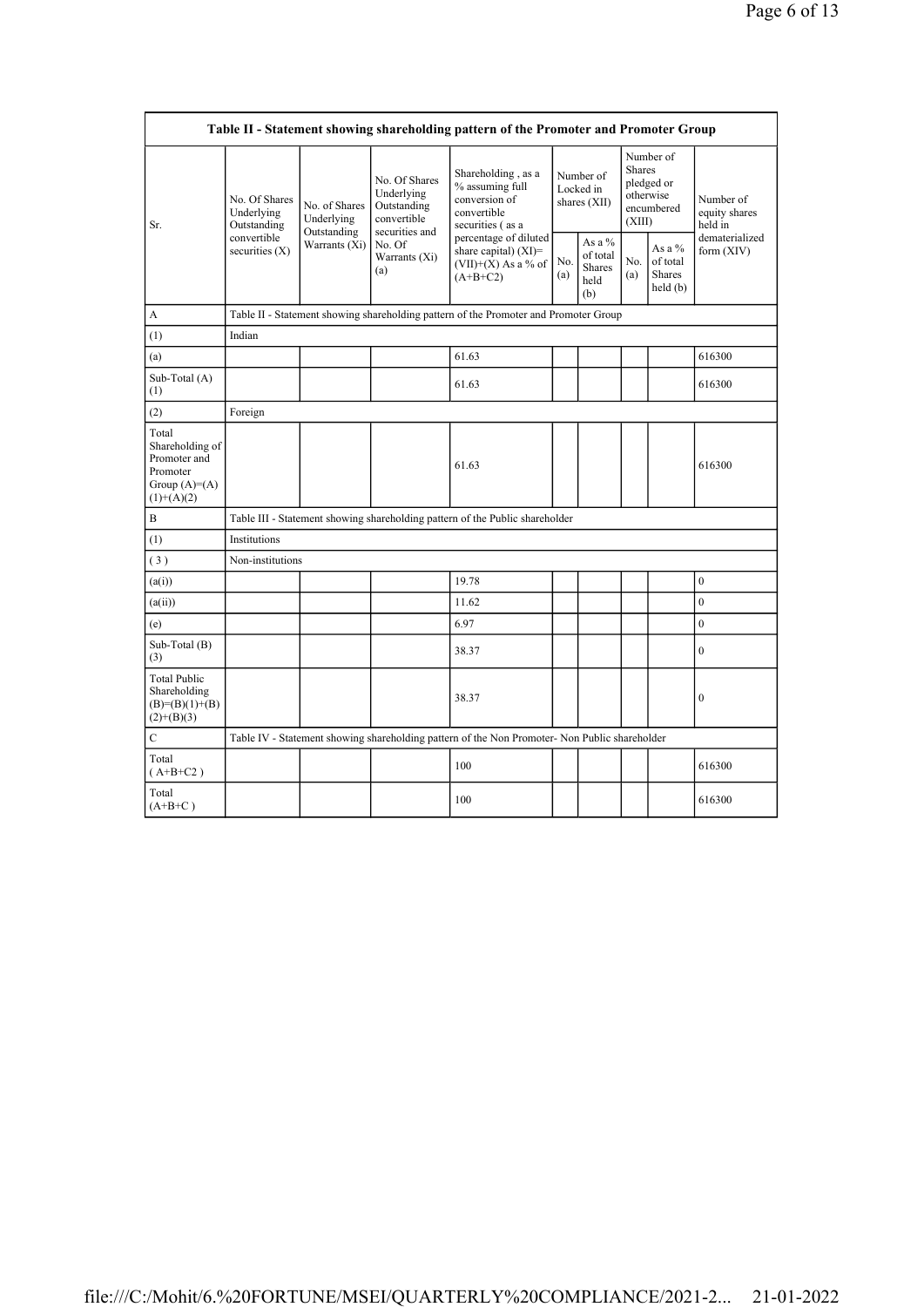|                                                                                                                                                                                           | <b>Individuals/Hindu undivided Family</b>                     |                |                     |                       |  |  |  |  |  |
|-------------------------------------------------------------------------------------------------------------------------------------------------------------------------------------------|---------------------------------------------------------------|----------------|---------------------|-----------------------|--|--|--|--|--|
| Searial No.                                                                                                                                                                               | $\mathbf{1}$                                                  | $\overline{c}$ | 3                   |                       |  |  |  |  |  |
| Name of the<br>Shareholders (I)                                                                                                                                                           | Sanjeev Agrawal                                               | Deepti Agrawal | Prabha Rani Agrawal | Click here to go back |  |  |  |  |  |
| PAN(II)                                                                                                                                                                                   | ABOPA4675N                                                    | AAMPA0573C     | AAMPA0572D          | Total                 |  |  |  |  |  |
| No. of fully paid<br>up equity shares<br>held (IV)                                                                                                                                        | 420500                                                        | 95800          | 100000              | 616300                |  |  |  |  |  |
| No. Of Partly paid-<br>up equity shares<br>held(V)                                                                                                                                        |                                                               |                |                     |                       |  |  |  |  |  |
| No. Of shares<br>underlying<br>Depository<br>Receipts (VI)                                                                                                                                |                                                               |                |                     |                       |  |  |  |  |  |
| Total nos. shares<br>held $(VII) = (IV) +$<br>$(V)$ + $(VI)$                                                                                                                              | 420500                                                        | 95800          | 100000              | 616300                |  |  |  |  |  |
| Shareholding as a<br>% of total no. of<br>shares (calculated<br>as per SCRR,<br>1957) (VIII) As a<br>% of $(A+B+C2)$                                                                      | 42.05                                                         | 9.58           | 10                  | 61.63                 |  |  |  |  |  |
|                                                                                                                                                                                           | Number of Voting Rights held in each class of securities (IX) |                |                     |                       |  |  |  |  |  |
| Class eg:X                                                                                                                                                                                | 420500                                                        | 95800          | 100000              | 616300                |  |  |  |  |  |
| Class eg:y                                                                                                                                                                                |                                                               |                |                     |                       |  |  |  |  |  |
| Total                                                                                                                                                                                     | 420500                                                        | 95800          | 100000              | 616300                |  |  |  |  |  |
| Total as a % of<br><b>Total Voting rights</b>                                                                                                                                             | 42.05                                                         | 9.58           | 10                  | 61.63                 |  |  |  |  |  |
| No. Of Shares<br>Underlying<br>Outstanding<br>convertible<br>securities $(X)$                                                                                                             |                                                               |                |                     |                       |  |  |  |  |  |
| No. of Shares<br>Underlying<br>Outstanding<br>Warrants (Xi)                                                                                                                               |                                                               |                |                     |                       |  |  |  |  |  |
| No. Of Shares<br>Underlying<br>Outstanding<br>convertible<br>securities and No.<br>Of Warrants (Xi)<br>(a)                                                                                |                                                               |                |                     |                       |  |  |  |  |  |
| Shareholding, as a<br>% assuming full<br>conversion of<br>convertible<br>securities (as a<br>percentage of<br>diluted share<br>capital) (XI)= (VII)<br>$+(Xi)(a)$ As a % of<br>$(A+B+C2)$ | 42.05                                                         | 9.58           | 10                  | 61.63                 |  |  |  |  |  |
| Number of Locked in shares (XII)                                                                                                                                                          |                                                               |                |                     |                       |  |  |  |  |  |
| No. (a)                                                                                                                                                                                   |                                                               |                |                     |                       |  |  |  |  |  |
| As a % of total<br>Shares held (b)                                                                                                                                                        |                                                               |                |                     |                       |  |  |  |  |  |
|                                                                                                                                                                                           | Number of Shares pledged or otherwise encumbered (XIII)       |                |                     |                       |  |  |  |  |  |
| No. (a)                                                                                                                                                                                   |                                                               |                |                     |                       |  |  |  |  |  |
| As a % of total<br>Shares held (b)                                                                                                                                                        |                                                               |                |                     |                       |  |  |  |  |  |
| Number of equity<br>shares held in<br>dematerialized<br>form $(XIV)$                                                                                                                      | 420500                                                        | 95800          | 100000              | 616300                |  |  |  |  |  |
| Reason for not providing PAN                                                                                                                                                              |                                                               |                |                     |                       |  |  |  |  |  |
| Reason for not<br>providing PAN                                                                                                                                                           |                                                               |                |                     |                       |  |  |  |  |  |
| Shareholder type                                                                                                                                                                          |                                                               |                |                     |                       |  |  |  |  |  |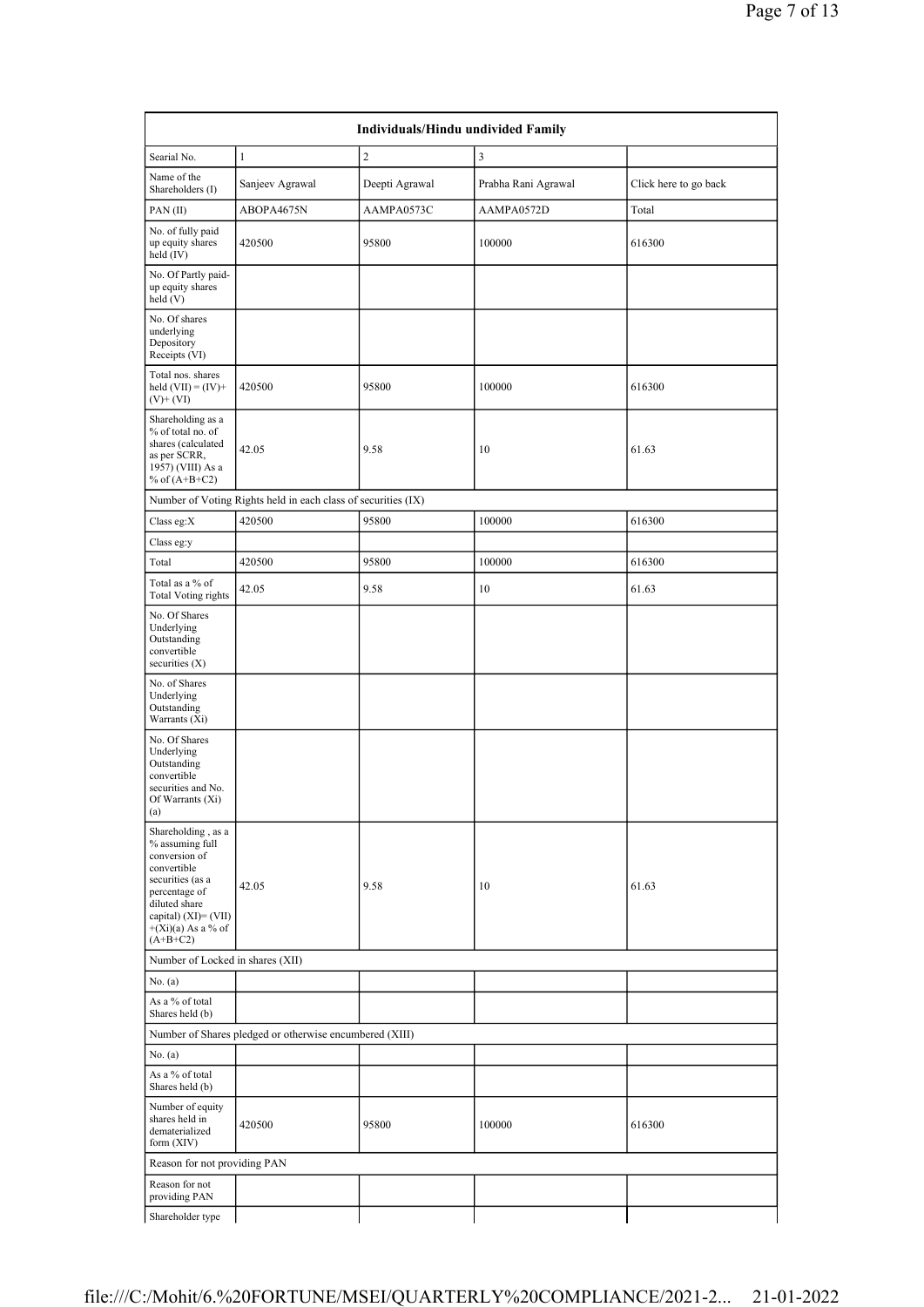|--|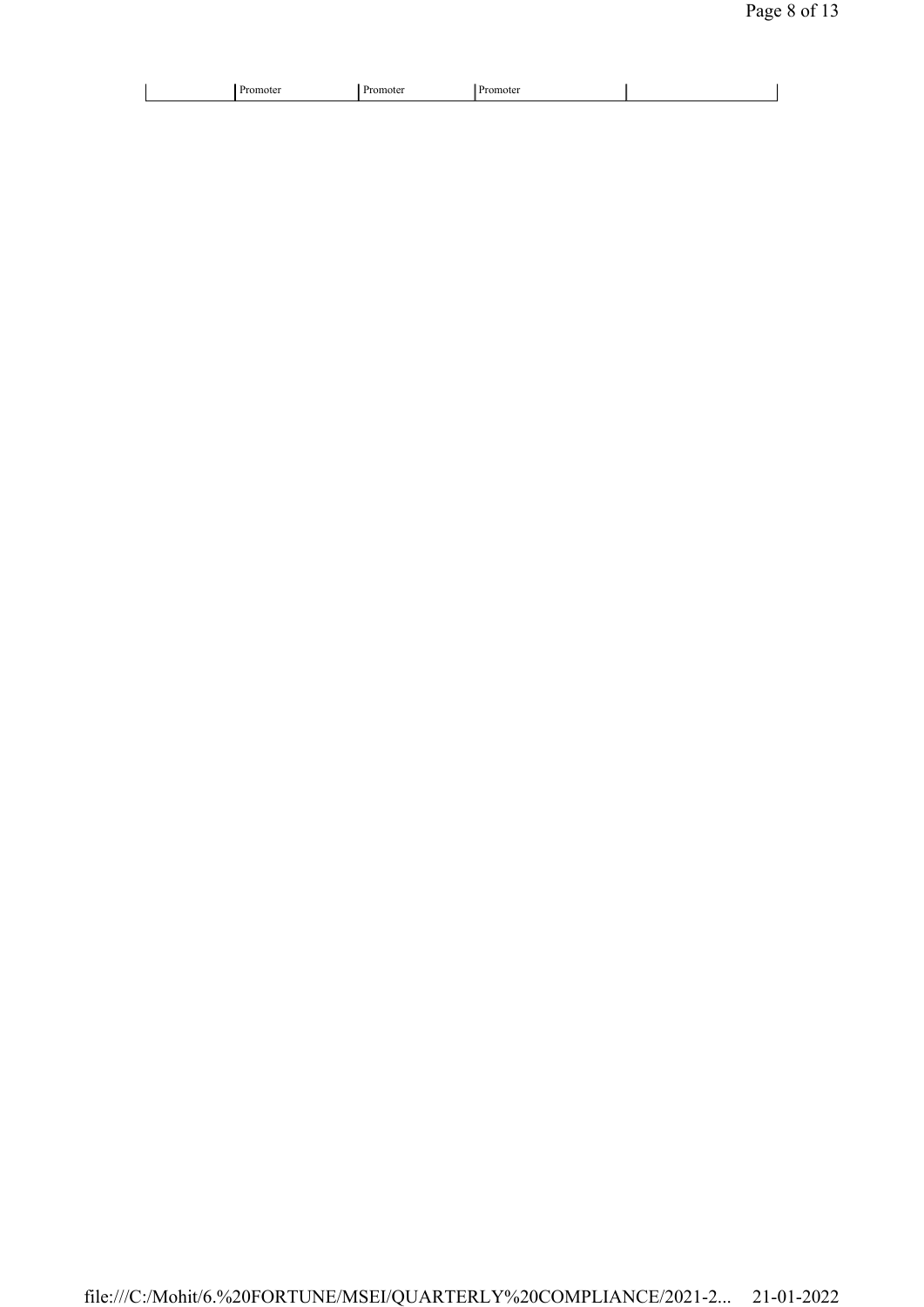|                                                                                                                                                                                          | Individuals - i.Individual shareholders holding nominal share capital up to Rs. 2 lakhs. |                       |  |  |  |  |
|------------------------------------------------------------------------------------------------------------------------------------------------------------------------------------------|------------------------------------------------------------------------------------------|-----------------------|--|--|--|--|
| Searial No.                                                                                                                                                                              | $\mathbf{1}$                                                                             |                       |  |  |  |  |
| Name of the<br>Shareholders (I)                                                                                                                                                          | Ashok Saxena                                                                             | Click here to go back |  |  |  |  |
| PAN(II)                                                                                                                                                                                  | AXNPS7152H                                                                               | Total                 |  |  |  |  |
| No. of fully paid<br>up equity shares<br>held $(IV)$                                                                                                                                     | 15000                                                                                    | 15000                 |  |  |  |  |
| No. Of Partly paid-<br>up equity shares<br>held(V)                                                                                                                                       |                                                                                          |                       |  |  |  |  |
| No. Of shares<br>underlying<br>Depository<br>Receipts (VI)                                                                                                                               |                                                                                          |                       |  |  |  |  |
| Total nos. shares<br>held $(VII) = (IV) +$<br>$(V)$ + $(VI)$                                                                                                                             | 15000                                                                                    | 15000                 |  |  |  |  |
| Shareholding as a<br>% of total no. of<br>shares (calculated<br>as per SCRR,<br>1957) (VIII) As a<br>% of $(A+B+C2)$                                                                     | 1.5                                                                                      | 1.5                   |  |  |  |  |
|                                                                                                                                                                                          | Number of Voting Rights held in each class of securities (IX)                            |                       |  |  |  |  |
| Class eg: X                                                                                                                                                                              | 15000                                                                                    | 15000                 |  |  |  |  |
| Class eg:y                                                                                                                                                                               |                                                                                          |                       |  |  |  |  |
| Total                                                                                                                                                                                    | 15000                                                                                    | 15000                 |  |  |  |  |
| Total as a % of<br><b>Total Voting rights</b>                                                                                                                                            | 1.5                                                                                      | 1.5                   |  |  |  |  |
| No. Of Shares<br>Underlying<br>Outstanding<br>convertible<br>securities $(X)$                                                                                                            |                                                                                          |                       |  |  |  |  |
| No. of Shares<br>Underlying<br>Outstanding<br>Warrants (Xi)                                                                                                                              |                                                                                          |                       |  |  |  |  |
| No. Of Shares<br>Underlying<br>Outstanding<br>convertible<br>securities and No.<br>Of Warrants $(X_i)$<br>$\left( a\right)$                                                              |                                                                                          |                       |  |  |  |  |
| Shareholding, as a<br>$\%$ assuming full<br>conversion of<br>convertible<br>securities (as a<br>percentage of<br>diluted share<br>capital) (XI)= (VII)<br>$+(X)$ As a % of<br>$(A+B+C2)$ | 1.5                                                                                      | 1.5                   |  |  |  |  |
| Number of Locked in shares (XII)                                                                                                                                                         |                                                                                          |                       |  |  |  |  |
| No. (a)                                                                                                                                                                                  |                                                                                          |                       |  |  |  |  |
| As a % of total<br>Shares held (b)                                                                                                                                                       |                                                                                          |                       |  |  |  |  |
| Number of equity<br>shares held in<br>dematerialized<br>form $(XIV)$                                                                                                                     | $\boldsymbol{0}$                                                                         | $\boldsymbol{0}$      |  |  |  |  |
| Reason for not providing PAN                                                                                                                                                             |                                                                                          |                       |  |  |  |  |
| Reason for not<br>providing PAN                                                                                                                                                          |                                                                                          |                       |  |  |  |  |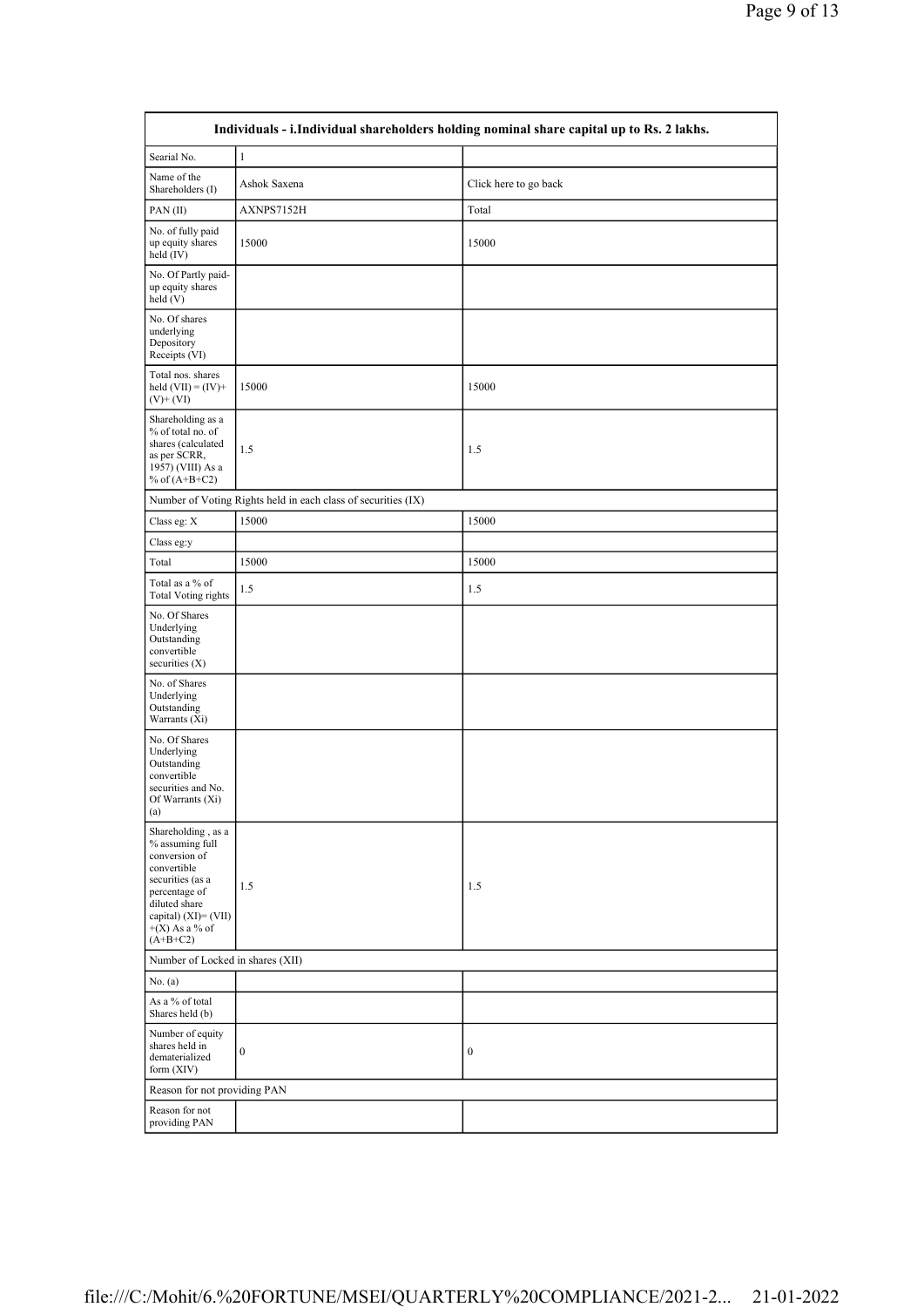|                                                                                                                                                                                          |                                                               | Individuals - ii. Individual shareholders holding nominal share capital in excess of Rs. 2 lakhs. |                       |
|------------------------------------------------------------------------------------------------------------------------------------------------------------------------------------------|---------------------------------------------------------------|---------------------------------------------------------------------------------------------------|-----------------------|
| Searial No.                                                                                                                                                                              | $\mathbf{1}$                                                  | $\overline{2}$                                                                                    |                       |
| Name of the<br>Shareholders (I)                                                                                                                                                          | Mukesh Agarwal                                                | Om Prakash Verma                                                                                  | Click here to go back |
| PAN(II)                                                                                                                                                                                  | ABQPA7032B                                                    | AABPV3420G                                                                                        | Total                 |
| No. of fully paid<br>up equity shares<br>held $(IV)$                                                                                                                                     | 69200                                                         | 47000                                                                                             | 116200                |
| No. Of Partly paid-<br>up equity shares<br>held(V)                                                                                                                                       |                                                               |                                                                                                   |                       |
| No. Of shares<br>underlying<br>Depository<br>Receipts (VI)                                                                                                                               |                                                               |                                                                                                   |                       |
| Total nos. shares<br>held $(VII) = (IV) +$<br>$(V)$ + $(VI)$                                                                                                                             | 69200                                                         | 47000                                                                                             | 116200                |
| Shareholding as a<br>% of total no. of<br>shares (calculated<br>as per SCRR,<br>1957) (VIII) As a<br>% of $(A+B+C2)$                                                                     | 6.92                                                          | 4.7                                                                                               | 11.62                 |
|                                                                                                                                                                                          | Number of Voting Rights held in each class of securities (IX) |                                                                                                   |                       |
| Class eg: X                                                                                                                                                                              | 69200                                                         | 47000                                                                                             | 116200                |
| Class eg:y                                                                                                                                                                               |                                                               |                                                                                                   |                       |
| Total                                                                                                                                                                                    | 69200                                                         | 47000                                                                                             | 116200                |
| Total as a % of<br><b>Total Voting rights</b>                                                                                                                                            | 6.92                                                          | 4.7                                                                                               | 11.62                 |
| No. Of Shares<br>Underlying<br>Outstanding<br>convertible<br>securities $(X)$                                                                                                            |                                                               |                                                                                                   |                       |
| No. of Shares<br>Underlying<br>Outstanding<br>Warrants (Xi)                                                                                                                              |                                                               |                                                                                                   |                       |
| No. Of Shares<br>Underlying<br>Outstanding<br>convertible<br>securities and No.<br>Of Warrants (Xi)<br>(a)                                                                               |                                                               |                                                                                                   |                       |
| Shareholding, as a<br>% assuming full<br>conversion of<br>convertible<br>securities (as a<br>percentage of<br>diluted share<br>capital) $(XI) = (VII)$<br>$+(X)$ As a % of<br>$(A+B+C2)$ | 6.92                                                          | 4.7                                                                                               | 11.62                 |
| Number of Locked in shares (XII)                                                                                                                                                         |                                                               |                                                                                                   |                       |
| No. (a)                                                                                                                                                                                  |                                                               |                                                                                                   |                       |
| As a % of total<br>Shares held (b)                                                                                                                                                       |                                                               |                                                                                                   |                       |
| Number of equity<br>shares held in<br>dematerialized<br>form $(XIV)$                                                                                                                     | $\boldsymbol{0}$                                              | $\boldsymbol{0}$                                                                                  | $\boldsymbol{0}$      |
| Reason for not providing PAN                                                                                                                                                             |                                                               |                                                                                                   |                       |
| Reason for not<br>providing PAN                                                                                                                                                          |                                                               |                                                                                                   |                       |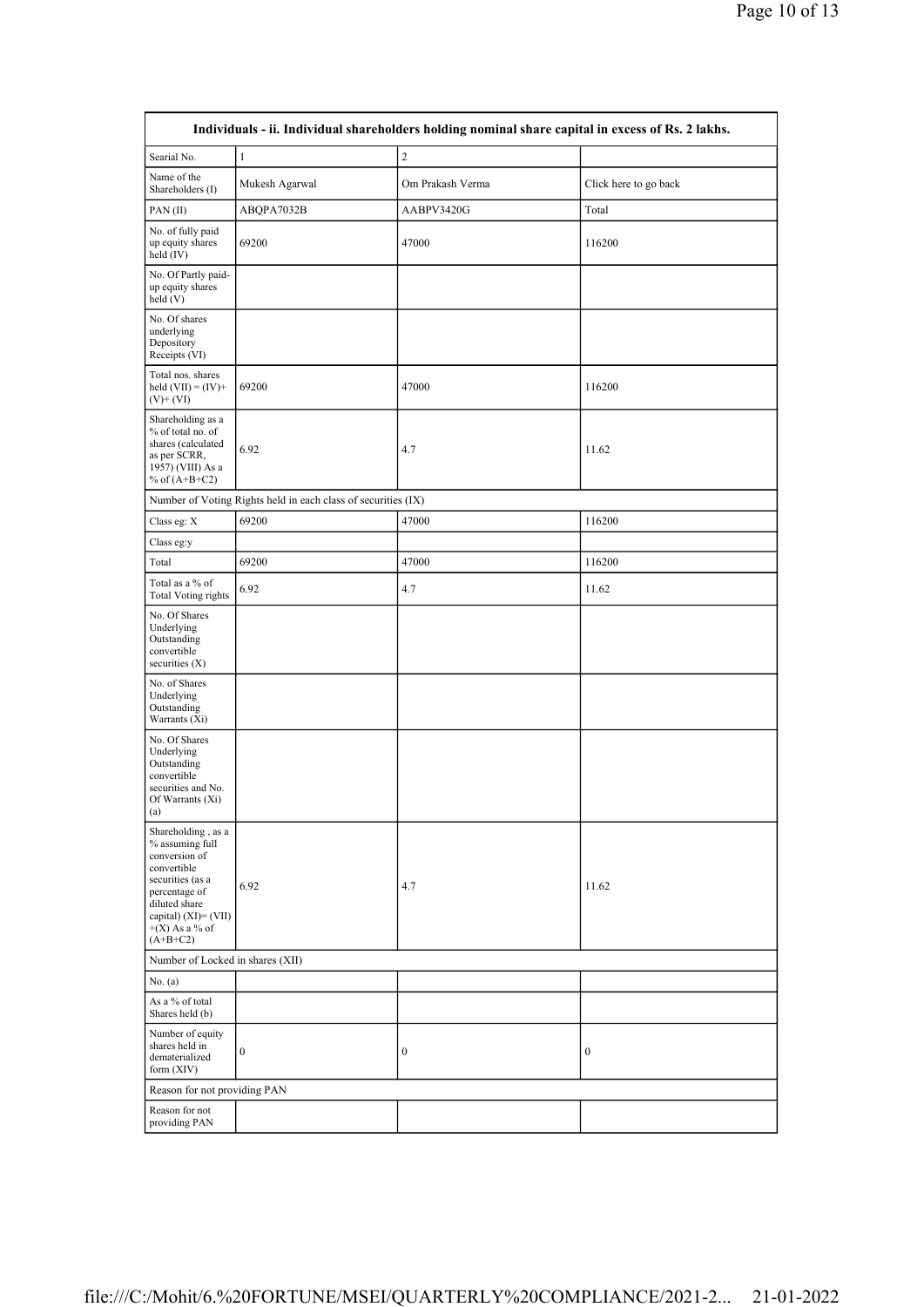| Any Other (specify)                                                                                                                                                                    |                                                               |                                           |                                     |                          |  |  |
|----------------------------------------------------------------------------------------------------------------------------------------------------------------------------------------|---------------------------------------------------------------|-------------------------------------------|-------------------------------------|--------------------------|--|--|
| Searial No.                                                                                                                                                                            | $\mathbf{1}$                                                  | $\sqrt{2}$                                | $\overline{\mathbf{3}}$             |                          |  |  |
| Category                                                                                                                                                                               | <b>Bodies Corporate</b>                                       | Others                                    | Director or Director's<br>Relatives |                          |  |  |
| Category / More<br>than 1 percentage                                                                                                                                                   | More than 1 percentage of shareholding                        | More than 1 percentage of<br>shareholding | Category                            |                          |  |  |
| Name of the<br>Shareholders (I)                                                                                                                                                        | <b>SAPBELLE TRADE LINKS</b><br>PRIVATE LIMITED                | RASHMI MITTAL                             |                                     | Click here to go<br>back |  |  |
| PAN(II)                                                                                                                                                                                | AAMCS7840R                                                    | ANIPM9957D                                |                                     | Total                    |  |  |
| No. of the<br>Shareholders (I)                                                                                                                                                         | 1                                                             | $\mathbf{1}$                              | $\mathbf{1}$                        | $\mathbf{1}$             |  |  |
| No. of fully paid<br>up equity shares<br>held (IV)                                                                                                                                     | 48000                                                         | 15200                                     | 6500                                | 6500                     |  |  |
| No. Of Partly paid-<br>up equity shares<br>held(V)                                                                                                                                     |                                                               |                                           |                                     |                          |  |  |
| No. Of shares<br>underlying<br>Depository<br>Receipts (VI)                                                                                                                             |                                                               |                                           |                                     |                          |  |  |
| Total nos. shares<br>held $(VII) = (IV) +$<br>$(V)$ + $(VI)$                                                                                                                           | 48000                                                         | 15200                                     | 6500                                | 6500                     |  |  |
| Shareholding as a<br>% of total no. of<br>shares (calculated<br>as per SCRR,<br>1957) (VIII) As a<br>% of $(A+B+C2)$                                                                   | 4.8                                                           | 1.52                                      | 0.65                                | 0.65                     |  |  |
|                                                                                                                                                                                        | Number of Voting Rights held in each class of securities (IX) |                                           |                                     |                          |  |  |
| Class eg: $\mathbf X$                                                                                                                                                                  | 48000                                                         | 15200                                     | 6500                                | 6500                     |  |  |
| Class eg:y                                                                                                                                                                             |                                                               |                                           |                                     |                          |  |  |
| Total                                                                                                                                                                                  | 48000                                                         | 15200                                     | 6500                                | 6500                     |  |  |
| Total as a % of<br><b>Total Voting rights</b>                                                                                                                                          | 4.8                                                           | 1.52                                      | 0.65                                | 0.65                     |  |  |
| No. Of Shares<br>Underlying<br>Outstanding<br>convertible<br>securities (X)                                                                                                            |                                                               |                                           |                                     |                          |  |  |
| No. of Shares<br>Underlying<br>Outstanding<br>Warrants (Xi)                                                                                                                            |                                                               |                                           |                                     |                          |  |  |
| No. Of Shares<br>Underlying<br>Outstanding<br>convertible<br>securities and No.<br>Of Warrants (Xi)<br>(a)                                                                             |                                                               |                                           |                                     |                          |  |  |
| Shareholding, as a<br>% assuming full<br>conversion of<br>convertible<br>securities (as a<br>percentage of<br>diluted share<br>capital) $(XI)=(VII)$<br>$+(X)$ As a % of<br>$(A+B+C2)$ | 4.8                                                           | 1.52                                      | 0.65                                | 0.65                     |  |  |
| Number of Locked in shares (XII)                                                                                                                                                       |                                                               |                                           |                                     |                          |  |  |
| No. (a)                                                                                                                                                                                |                                                               |                                           |                                     |                          |  |  |
| As a % of total<br>Shares held (b)                                                                                                                                                     |                                                               |                                           |                                     |                          |  |  |
| Number of equity<br>shares held in<br>dematerialized<br>form (XIV)                                                                                                                     | $\boldsymbol{0}$                                              | $\boldsymbol{0}$                          | $\boldsymbol{0}$                    | $\boldsymbol{0}$         |  |  |
| Reason for not providing PAN                                                                                                                                                           |                                                               |                                           |                                     |                          |  |  |
|                                                                                                                                                                                        |                                                               |                                           |                                     |                          |  |  |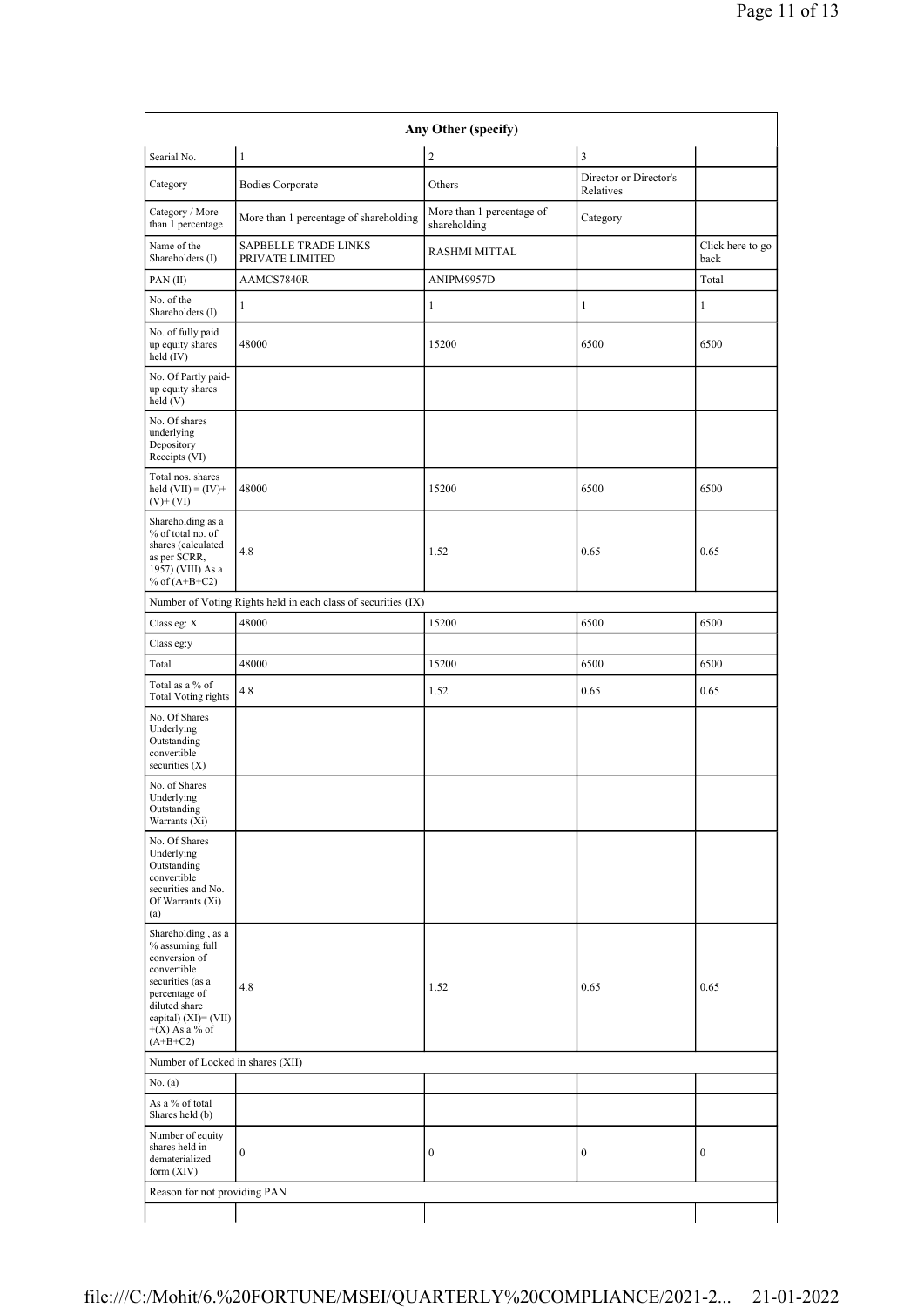| Ð<br>D. one<br>not                               |  |  |
|--------------------------------------------------|--|--|
| .<br>dın<br><b>prov</b><br>7. VIII 2<br>$\cdots$ |  |  |